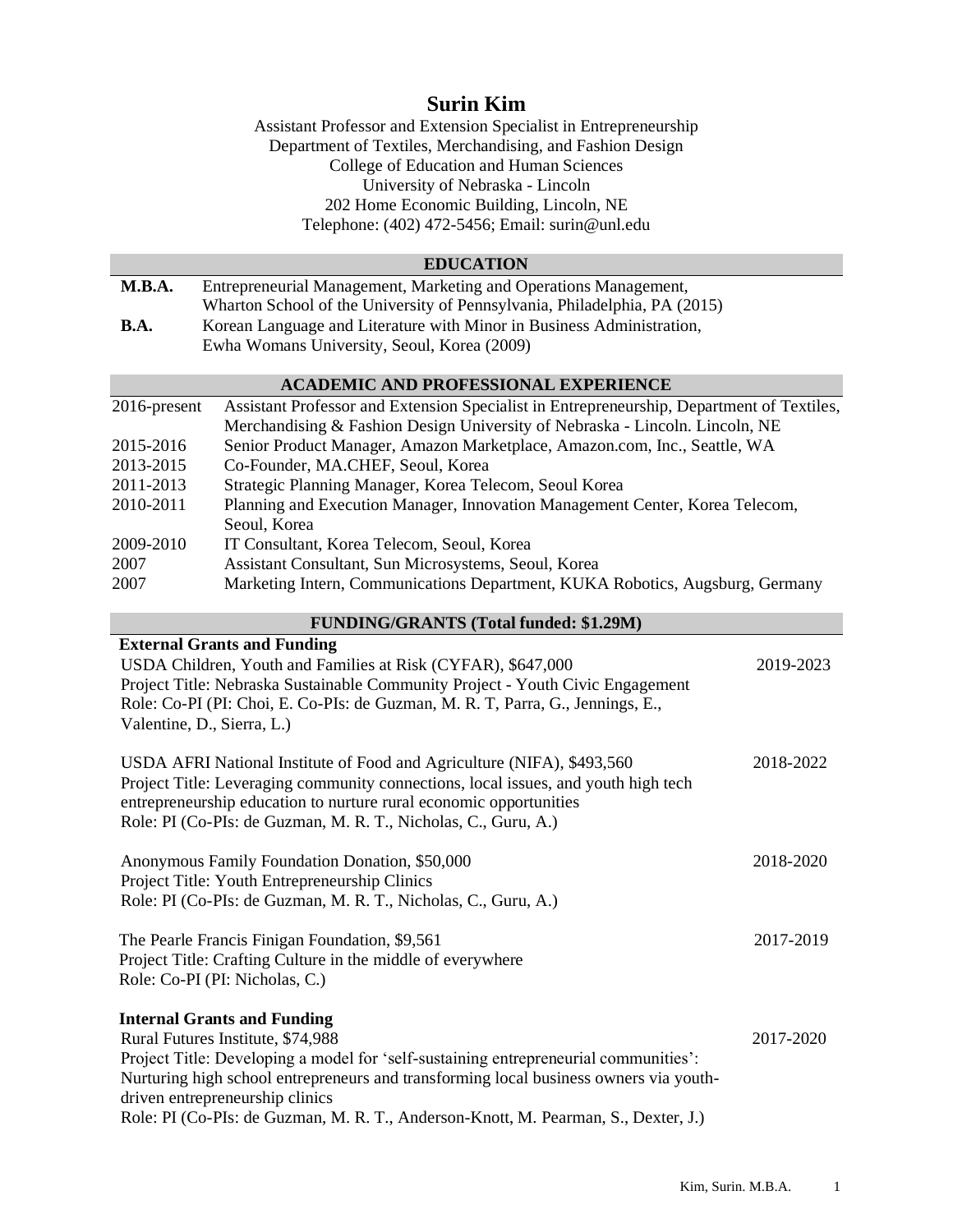| Nebraska Extension, \$7,500<br>Project Title: Nebraska Extension Innovative Programming Grant<br>Role: PI (Co-PI: Valentine, D.)                                                                                                                                                                                                                                    | 2017-2018     |
|---------------------------------------------------------------------------------------------------------------------------------------------------------------------------------------------------------------------------------------------------------------------------------------------------------------------------------------------------------------------|---------------|
| Nebraska Extension, \$8,545<br>Project Title: Increasing STEM and Entrepreneurial Self-Efficacy, and Community<br>Connections for Youth through an Acquire Knowledge, Create, and Teach (ACT)<br><b>Engagement Program</b><br>Role: Collaborator (PI: Guru, A., Co-PIs: Valentine, D., Wever, S., Collaborators: de<br>Guzman, M. R. T., Nicholas, C., Schlake, M.) | 2017-2018     |
| Convocation Committee, \$750<br>Project Title: Funding for a guest speaker in entrepreneurial finance<br>Role: PI                                                                                                                                                                                                                                                   | $2016 - 2017$ |

## **RESEARCH PUBLICATIONS**

## **Refereed Papers (\* indicates graduate students)**

- **Kim, S.,** Nicholas, C., de Guzman, M. R. T., Kuhlman. A. \*, Padasas, I. \*, & Kennedy, O. \* (under review) The Impact of Entrepreneurship Education on Youth Development. *Entrepreneurship Education and Pedagogy* (Revise and resubmit status)
- de Guzman, M. R. T., **Kim, S.**, Padasas, I.\*, & Taylor, S.\* (2020). Rural communities as a context for entrepreneurship: Exploring perceptions of youth and business owners. *Journal of Rural Studies, 80,* 45-52.
- **Kim, S.**, Taylor, S.\*, & de Guzman, M. R. T. (2018). Addressing declining rural communities through youth entrepreneurship education. *Journal of Extension*, *56*(6). Retrieved from <https://www.joe.org/joe/2018october/comm1.php>

## **Book Chapters (\* indicates graduate students)**

- Nicholas, C., & **Kim, S.** (in press). Chapter 7. Home and Away: Crafting an Engaged Ethnography of Textile and Entrepreneurship Training*. Doing Fieldwork at Home: The Ethnography of Education in Familiar Contexts*. Lanham; Boulder; New York; London: Rowman & Littlefield.
- **Kim, S.**, de Guzman, M. R. T., Padasas, I. \*, & Kennedy, O. \* (manuscript in preparation). Youth Entrepreneurship and Financial Education in Extension (working title)*. The Role of the Social Sciences in Extension.* Cambridge (England): Cambridge University Press.

## **PROFESSIONAL PRESENTATIONS**

# **International Meetings (\* indicates graduate students)**

- **Kim, S.** & Ladd, T. (2020) Beyond Pitch Competition: Rural Community Building Through Youth Entrepreneurship, Teaching and Learning Conference, Academy of Management, Online
- **Kim, S.** (session chair) & de Guzman, M. R. T. (discussant). (2020). Rural Communities in flux: Cultural shifts and programmatic responses to address economic and population decline. Symposium accepted for presentation at the annual meeting of the Society for Cross-Cultural Research, Seattle, WA.
- de Guzman, M. R. T., **Kim, S.,** Taylor, S., & Padasas, I.\* (2020). Is Entrepreneurship a Promising Approach? Exploring the Potential of Entrepreneurship to Address Rural Decline and the Contrasting Perceptions Between Youth and Business Owners. Paper accepted for presentation at the annual meeting of the Society for Cross-Cultural Research, Seattle, WA.
- Padasas, I.\*, Kennedy, O.\*, **Kim, S**., de Guzman, M. R. T., Guru, A., & Nicholas, C. (2020). Youth Entrepreneurship Clinics: An experimental approach to encourage youth connection to rural communities and developing entrepreneurial mindsets. Paper accepted for presentation at the annual meeting of the Society for Cross-Cultural Research, Seattle, WA.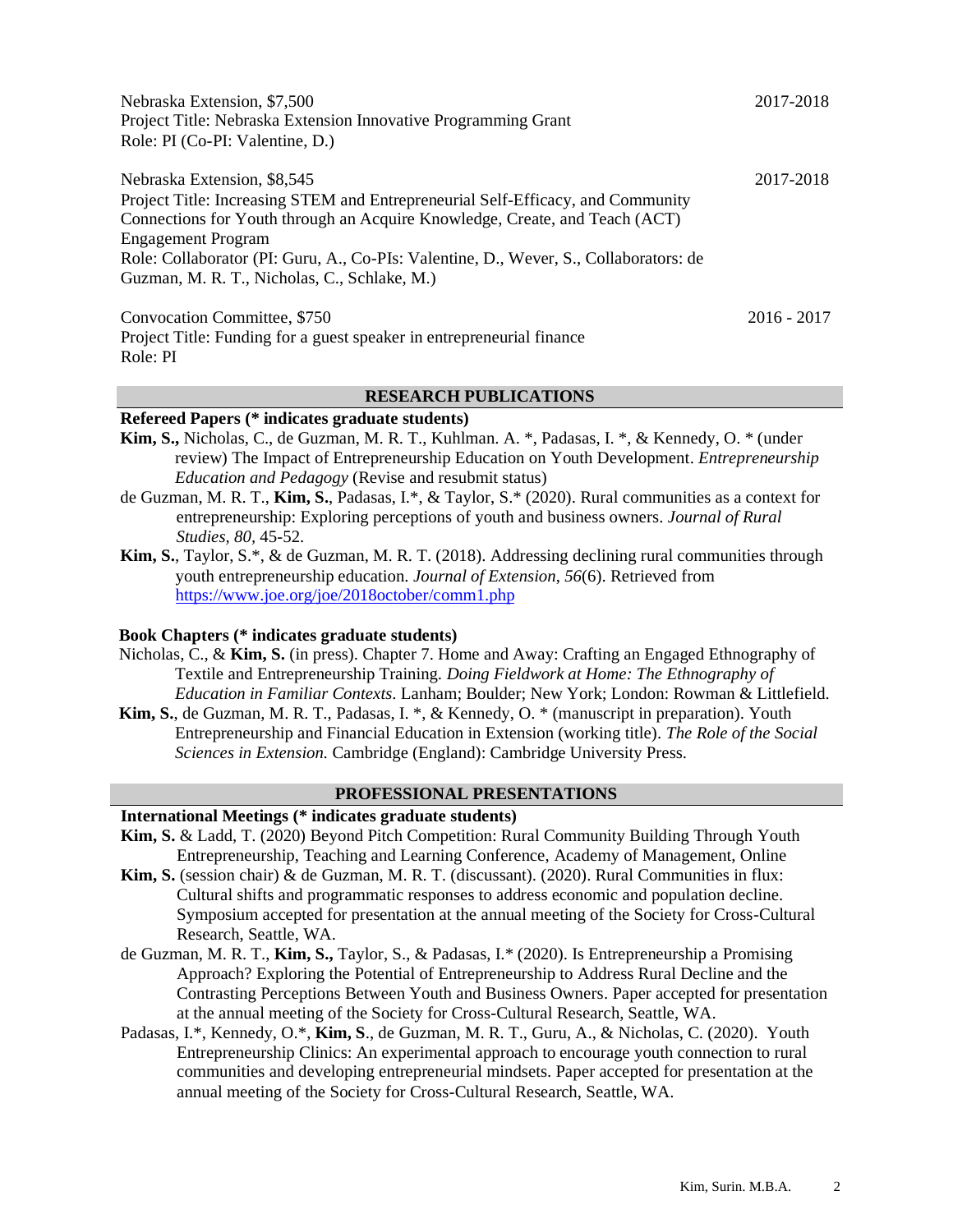- **Kim, S**., de Guzman, M. R. T., Taylor, S., & Padasas, I.\* (accepted). Exploring Perceptions About Entrepreneurship in Rural Communities and the Role of Youth in Local Businesses Development. Submitted for presentation at the annual meeting of the European Association of Social Psychology, Krakow, Poland.
- **Kim, S.** (2020). Teaching data-driven business decision making through experiment. Paper presented at the United States Association for Small Business and Entrepreneurship Conference. New Orleans, LA.
- **Kim, S.,** & Nicholas, C. (2020). Handcrafted: Business and Community Building Among Immigrants and Residents. Paper presented at the United States Association for Small Business and Entrepreneurship Conference. New Orleans, LA.
- **Kim, S.,** de Guzman, M. R. T., Guru, A., & Nicholas, C. (2019). Providing the mind transformative education both to youth and business owners in rural communities. Paper presented at the United States Association for Small Business and Entrepreneurship Conference. St. Pete Beach, FL.
- **Kim, S.,** & de Guzman, M.R.T. (2018). Developing a Model for Rural Entrepreneurship. Paper presented at the United States Association for Small Business and Entrepreneurship Conference. Los Angeles, CA.
- **Kim, S.,** & de Guzman, M.R.T. (2018). Nurturing Rural Youth Entrepreneurs. Paper presented at the United States Association for Small Business and Entrepreneurship Conference. Los Angeles, CA.
- **Kim, S.** (2018). Build Entrepreneurial, Accountable Work Cadence Based on Company Goals and Sprint Cycles. Proceedings from ICSB' 18: International Congress for Small Business. Taipei, Taiwan.
- **Kim, S.** (2018). Youth and Young Adults Helping Local SMEs to Expand Their Markets by Solving Live Cases of Their Market Growth Challenges. Proceedings from ICSB' 18: International Congress for Small Business. Taipei, Taiwan.
- **Kim, S.** (2018). Research Techniques to Foresee the World Trends and Build Evolving Businesses to Survive in the Fast-Changing Global Market. Proceedings from ICSB' 18: International Congress for Small Business*.* Taipei, Taiwan.

# **Extension and Community Presentations**

- de Guzman, M.R.T., **Kim, S.,** Nicholas, C., & Guru, A. (2019). Youth entrepreneurship beyond pitch competition. Entrepreneurship Best Practices Summit. York, NE.
- Nicholas, C., & **Kim, S.** (2019). Crafting Culture: Building Inclusive Communities for Craft-Based Entrepreneurship. Entrepreneurship Best Practices Summit. York, NE.
- **Kim, S.,** & de Guzman, M.R.T. (2018). Youth Entrepreneurship Clinics: Youth Programming to Connect to Community. Connecting Entrepreneurial Community Conference. Hastings, NE.

## **Invited Presentations, Workshops, and Panels**

- **Kim, S.** (2019). Teaching entrepreneurship to youth and underserved constituencies. Entrepreneurship in Rural America. Denver, CO.
- **Kim, S.** (2019). Panel discussion: Access to capital and talent. Entrepreneurship in Rural America. Denver, CO.
- **Kim, S**. (2019). Panel moderation: Fashion Your Own Way: From Nebraska Roots to National Success. Lincoln Calling. Lincoln, NE.
- **Kim, S.** (2019). 1-day Entrepreneurship workshop. Kolegium Europejskie. Krakow, Poland.
- Nicholas, C., & **Kim, S.** (2019). Crafting Culture. National Quilting Day, International Quilt Museum. Lincoln, NE.
- **Kim, S.** (2018). Building an impactful project through entrepreneurship. Mandela Washington Young African Fellowship. University of Nebraska – Lincoln. Lincoln, NE.
- **Kim, S.** (2018). Communicating Expertise with Public. KSEA Nebraska Chapter Research Symposium, Korean-American Scientists and Engineers Association, Omaha, NE.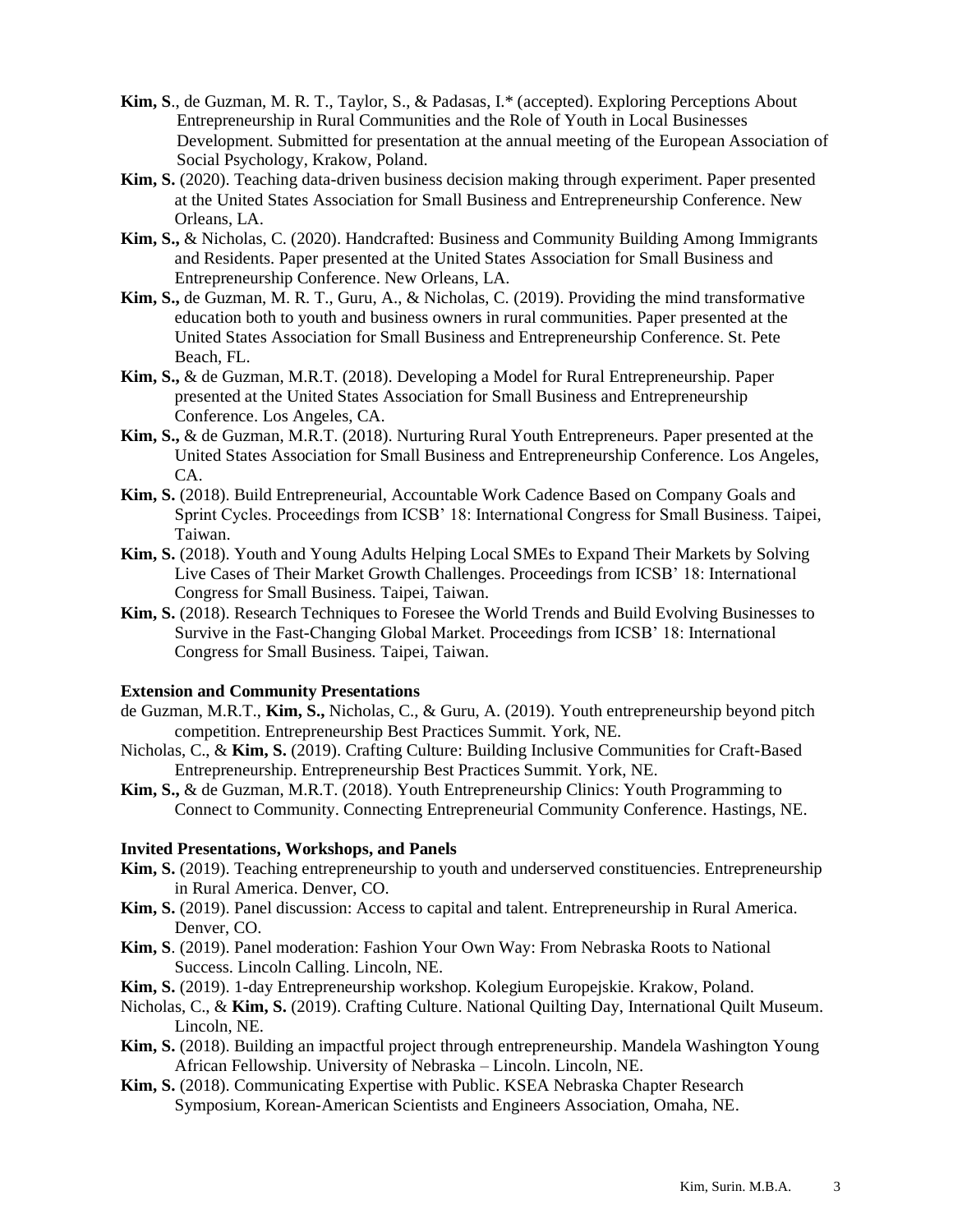- **Kim, S.** (2018). Guiding and Inspiring Youth in Entrepreneurship. TechStars Lincoln Startup Week. Lincoln, NE.
- **Kim, S.** (2017). Entrepreneurship Week. Mandela Washington Young African Fellowship. University of Nebraska – Lincoln. Lincoln, NE.

## **Public Exhibitions and Related Work**

Nicholas, C., Kennedy, S., & **Kim, S**. (2019) Public Exhibition: "Crafting Culture: Women and the Business of Textiles in Nebraska." Nebraska History Museum, April 12-July 13. (Role: cocurator)

# **EXTENSION MATERIALS DEVELOPED/PUBLISHED**

# **Nebraska Extension Materials - Refereed (Internal peer review process) Curriculum**

Handcrafted: Business and Community Building (2020). 45-page Facilitator's Guide. (Role: Co-lead author, Lead Author: Nicholas, C., Reviewers: de Guzman, M.R.T., Casto, M.A., & Milius, J.). *Nebraska Extension Publications.*

# **Extension Materials**

- Zimbroff, A., & **Kim, S** (2020). Tracking profitability for new businesses using revenue and costs. *NebGuide.*
- **Kim, S.,** de Guzman, M. R. T., & Taylor, S.\* (2018). Economic growth through entrepreneurship. *NebGuide*, *G2298* (Communities & Leadership). Retrieved from <http://extensionpublications.unl.edu/assets/pdf/g2298.pdf>
- **Kim, S.,** de Guzman, M. R. T., & Taylor, S.\* (2018). Youth entrepreneurship: A key to sustainable community. *NebGuide*, *G2299* (Communities and Leadership). Retrieved from <http://extensionpublications.unl.edu/assets/pdf/g2299.pdf>

## **Extension Curriculum Reviews**

- 4-H Youth Entrepreneurship Curriculum Review: Spark to Start Activity Book (2019)
- 4-H Youth Entrepreneurship Curriculum Review: INVENTURE Day (2017)
- 4-H Youth Entrepreneurship Curriculum Review: TEC BOX (2017)

| <b>FELLOWSHIPS, ACADEMIC HONORS &amp; AWARDS</b>                                    |           |  |
|-------------------------------------------------------------------------------------|-----------|--|
| Nebraska Entrepreneurship Task Force (NETForce) Outstanding Entrepreneurship        | 2019      |  |
| <b>Educator Award</b>                                                               |           |  |
| Joseph Wharton Fellowship, Warton Business School                                   | 2013-2014 |  |
| CEO Award for the Best Employee of the Year, Korea Telecom                          | 2010      |  |
| Ambassador of PEER (Powerful Ewha Employment Relationships), Ewha Womans            | 2010      |  |
| University                                                                          |           |  |
| Dean's List, Ewha Womans University                                                 | 2008      |  |
|                                                                                     |           |  |
| PROFESSIONAL ACTIVITIES                                                             |           |  |
| <b>Grant Reviews</b>                                                                |           |  |
| Invited Reviewer, Agriculture Economics and Rural Communities Program,<br>2018-2020 |           |  |
| United States Department of Agriculture, Washington, D.C.                           |           |  |
| <b>Professional Development</b>                                                     |           |  |
| Institute of Online Teaching (IOT) and other online teaching workshops              | 2020      |  |
| Tableau data visualization workshop                                                 | 2017      |  |
| Navigating Difference workshop, Nebraska Extension                                  | 2017      |  |
| CEHS Scholarly Enhancement Program, University of Nebraska – Lincoln                | 2016-2018 |  |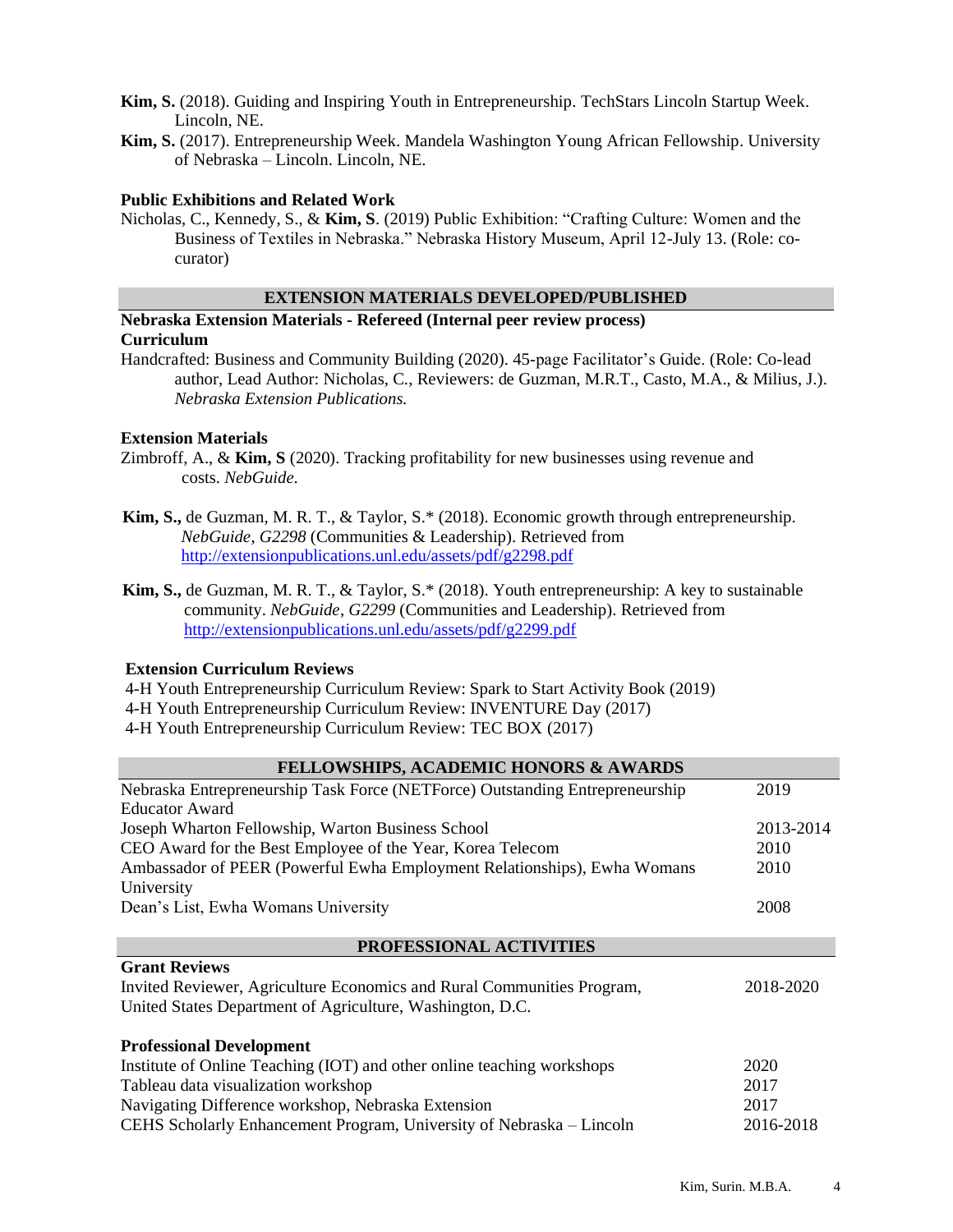| Lean Startup conference                                                           |      |
|-----------------------------------------------------------------------------------|------|
| <b>Applied Research</b>                                                           |      |
| Entrepreneurship Education Effectiveness Research, Entrepreneurship Office, Texas | 2016 |
| <b>State University</b>                                                           |      |
| Program Effectiveness Research, Marketplace, Amazon                               | 2015 |
| Israeli Innovation Research Project, Global Modular Course, The Wharton School    | 2014 |
| Fashion Industry Market Research, Marketing Department, The Wharton School        | 2014 |
| Economies in South America, Global Immersion Program, The Wharton School          | 2014 |
| Innovation Management in Business, Management Department, The Wharton School      | 2013 |
| Market Research for Long Term Growth Business Planning, Innovation Management     | 2010 |
| Center, Korea Telecom                                                             |      |
| <b>Consultations and Professional Services</b>                                    |      |
| Consultant, Innovation Methodology, Medellin, Colombia                            | 2017 |

| Consultant, Innovation Methodology, Medellin, Colombia                           | 20 L Z |
|----------------------------------------------------------------------------------|--------|
| Project Leader, Global Entrepreneur in Residence Coalition Program, Austin, TX   | 2016   |
| Consultant, Field Application Project for Rebeca Imperiano LLC, Philadelphia, PA | 2015   |
| Project Leader, WHASA Kenya Trek Scholarship Program, Nairobi, Kenya             | 2014   |
| Organizer, Girls Who Code in Philadelphia, Philadelphia, PA                      | 2014   |

# **SERVICE ACTIVITIES**

|  |  |  |  | <b>University Committees</b> |
|--|--|--|--|------------------------------|
|--|--|--|--|------------------------------|

| Member, Recruiting and Retention Committee, Merchandising, Department of Textiles, | 2021      |
|------------------------------------------------------------------------------------|-----------|
| Merchandising $&$ Fashion Design, University of Nebraska – Lincoln                 |           |
| Member, Search Committee for Extension Visiting Professor and Project Coordinator, | 2020      |
| Nebraska Extension, University of Nebraska – Lincoln                               |           |
| Member, Search Committee for Assistant Professor in Merchandising, Department of   | 2019-2020 |
| Textiles, Merchandising & Fashion Design, University of Nebraska – Lincoln         |           |
| Member, Chair Advisory Committee, Department of Textiles, Merchandising &          | 2018-2021 |
| Fashion Design, University of Nebraska – Lincoln                                   |           |
| Member, Search Committee for Engler Agribusiness Entrepreneurship Program,         | 2018      |
| University of Nebraska – Lincoln                                                   |           |
| Member, Search Committee for Extension Educators (3 educators), Nebraska           | 2017-2019 |
| Extension, University of Nebraska – Lincoln                                        |           |
|                                                                                    |           |

# **Mentoring**

| Startup Mentor, NMotion Accelerator, Lincoln, NE                            | 2018-2019 |
|-----------------------------------------------------------------------------|-----------|
| Entrepreneurship Specialist Mentor, Innovation Studio, Lincoln, NE          | 2017-2019 |
| Mentor and Coach, Engler Agribusiness Entrepreneurship Program, Lincoln, NE | 2016-2019 |
| Startup Mentor, Fuse Coworking Space, Lincoln, NE                           | 2016-2017 |
| Global Mentor, Inha University Global Mentoring, Seoul, Korea               | 2016-2017 |
| Human Library Mentor, TEDxYouth@Austin Fast Pitch Competition, Austin, TX   | 2016      |
| Mentor, 3Day Startup, Austin, TX                                            | 2014-2016 |
| Initiator & Facilitator, IDEA Frontier, Seoul, Korea                        | 2010-2013 |
| International Facilitator, AIESEC Germany, Berlin, Germany                  | 2007      |
|                                                                             |           |

# **Youth and Community Engagement**

| Guest Facilitator, Sandhills Leadership and Entrepreneurship Program, Lincoln, NE    | 2017      |
|--------------------------------------------------------------------------------------|-----------|
| Mentor, ProStart National Restaurant Association Educational Foundation, Lincoln, NE | 2017      |
| Facilitator, 4-H MakerFest, Ithaca, NE                                               | 2017      |
| Mentor and Judge, INVENTURE Day, York, NE                                            | 2016-2017 |
| Facilitator, Bryan High School, Omaha, NE                                            | 2016      |